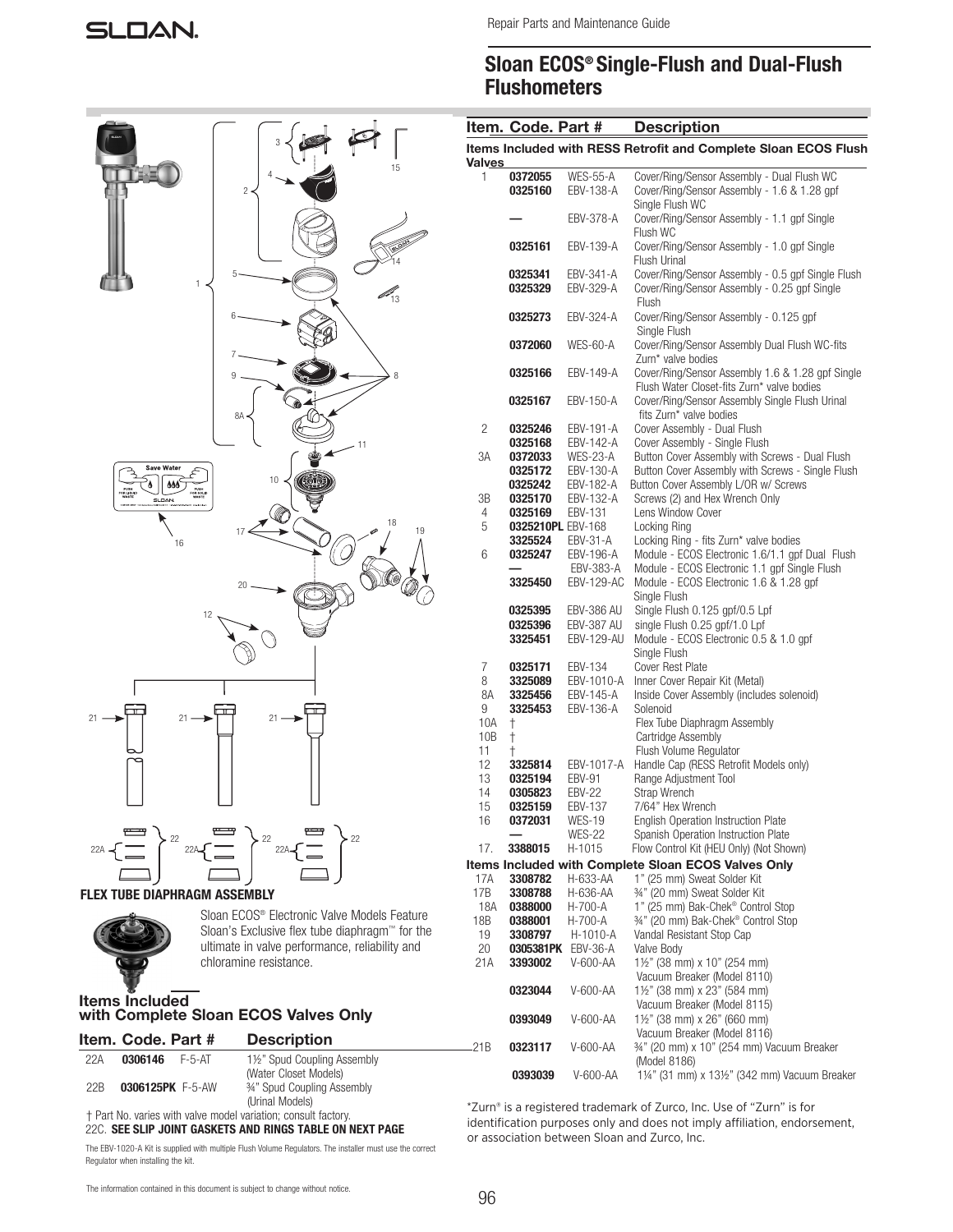## Sloan ECOS® Single-Flush and Dual-Flush Flushometer

#### ITEM 10. FLEX TUBE DIAPHRAGM KIT SELECTION GUIDE

| Code No. | Part No.   | <b>Description</b>                            | <b>Regulator</b><br><b>Color</b> |
|----------|------------|-----------------------------------------------|----------------------------------|
| 3325003  | EBV-1023-A | 0.5 gpf/1.9 Lpf Urinal                        | GREEN                            |
| 3325031  | EBV-1024-A | 1.28 gpf/4.8 Lpf Closet                       | GRFFN                            |
| 3325090  | EBV-1025-A | 0.125 gpf/0.5 Lpf or 0.25 gpf/ 1.0 Lpf Urinal | <b>GREEN</b>                     |
| 3325121  | EBV-1028-A | 1.1 gpf/4.2 Lpf Closet                        | GRAY                             |

EBV-1025-A includes H-1015A Flow Control

EBV-1020-A Kit is supplied with multiple Flush Volume Regulators. The installer must use the correct Regulator when installing the kit.

#### EBV-1020-A 1.6 gpf also for use for DF ITEM 11. REGULATORS

The flush volume of the flex tube diaphragm kit is controlled by the regulator. Regulators are identified by color. Some flex tube diaphragm kits are supplied with multiple regulators. The installer must make sure the proper regulator is used when installing the flex tube diaphragm kit.

## REGULATOR (SOLD 6 PER PACKAGE)

| Code No. | Part No.      | <b>Description</b>        | <b>Regulator</b><br>Color |
|----------|---------------|---------------------------|---------------------------|
| 5325122  | <b>FRV-95</b> | Urinal-0.5 gpf/1.9 Lpf    | <b>GREEN</b>              |
| 5325122  | <b>FRV-95</b> | Closet-1.28 gpf/4.8 $Lpf$ | <b>GREEN</b>              |

## FLEX TUBE DIAPHRAGM ASSEMBLY



Sloan ECOS® models feature Sloan's exclusive flex tube diaphragm for the ultimate in valve performance, reliability and chloramine

## ITEM 22A. SLIP JOINT GASKETS AND RINGS

| <b>Size</b>                   | Code No.        | Part No. | <b>Description</b>             |
|-------------------------------|-----------------|----------|--------------------------------|
| $1 - 1/2"$                    | 5306058         | F-3      | <b>Red Friction Ring</b>       |
|                               | 5322001         | VBF-5    | <b>Black Slip Joint Gasket</b> |
|                               | 0319086/5319086 | $S-30$   | <b>Flexible Seat</b>           |
|                               | 0319079         | $S-21$   | Rigid Seat (rubber over brass) |
| $1-1/2$ " x $1-1/4$ " 0396062 |                 | $F-105$  | Slip Joint Gasket - Rigid      |
| $1 - 1/4"$                    | 5306057         | F-3      | <b>Red Friction Ring</b>       |
|                               | 5322176         | VBF-5    | <b>Black Slip Joint Gasket</b> |
|                               | 0307052/5307052 | $G-21$   | Rigid Seat (rubber over brass) |
| 1"                            | 5306056         | F-3      | <b>Red Friction Ring</b>       |
|                               | 5306115         | $F-5$    | <b>Black Slip Joint Gasket</b> |
| 3/4"                          | 5306055         | $F-3$    | <b>Red Friction Ring</b>       |
|                               | 5306113         | F-5      | <b>Black Slip Joint Gasket</b> |



## **OPERATION**

#### Manual Operation

Sloan ECOS® electronic dual-flush flushometers incorporate intuitive split-button design for easy manual activation. The small button controls the reduced flush cycle (1.1 gpf/4.2 Lpf), the large button controls the full flush cycle (1.6 gpf/6.0 Lpf). Straightforward graphics alert user to proper activation. Reduced flush for liquid waste, full flush for solid waste. To further educate the user, two (2) instructional wall plates are included with each Sloan ECOS dual-flush flushometer. For single-flush operation a single button is available for user's discretion.

## Automatic Operation

Sloan ECOS electronic flushometers can also be activated via multi-lobular infrared sensor. By detecting user presence and duration, the Sloan ECOS Smart Sense Technology™ will determine the proper flush volume for unequalled water efficiency.

- 1. A continuous, INVISIBLE light beam is emitted from the Sloan ECOS sensor.
- 2. As the user enters the beam's effective range, 22 to 42 inches
- (559 mm to 1067 mm) for closet installations and 15 to 30 inches (381 mm to 762 mm) for urinal installations, the beam is reflected into the scanner window to activate the output circuit. Once activated, the output circuit continues in a "hold" mode for as long as the user remains within the effective range of the sensor. For dual-flush models, if the user stays longer than 65 seconds, a full flush will automatically initiate when the user leaves. For single-flush models, once the user steps away, a full flush will automatically initiate.
- 3. For a dual-flush model, once a user is detected, if the user leaves in 65 seconds or less, a reduced flush will automatically initiate. The circuit automatically resets and is ready for the next user. For a single-flush model, when the user steps away, this initiates a full flush. The circuit automatically resets and is ready for the next user.

CLOSET





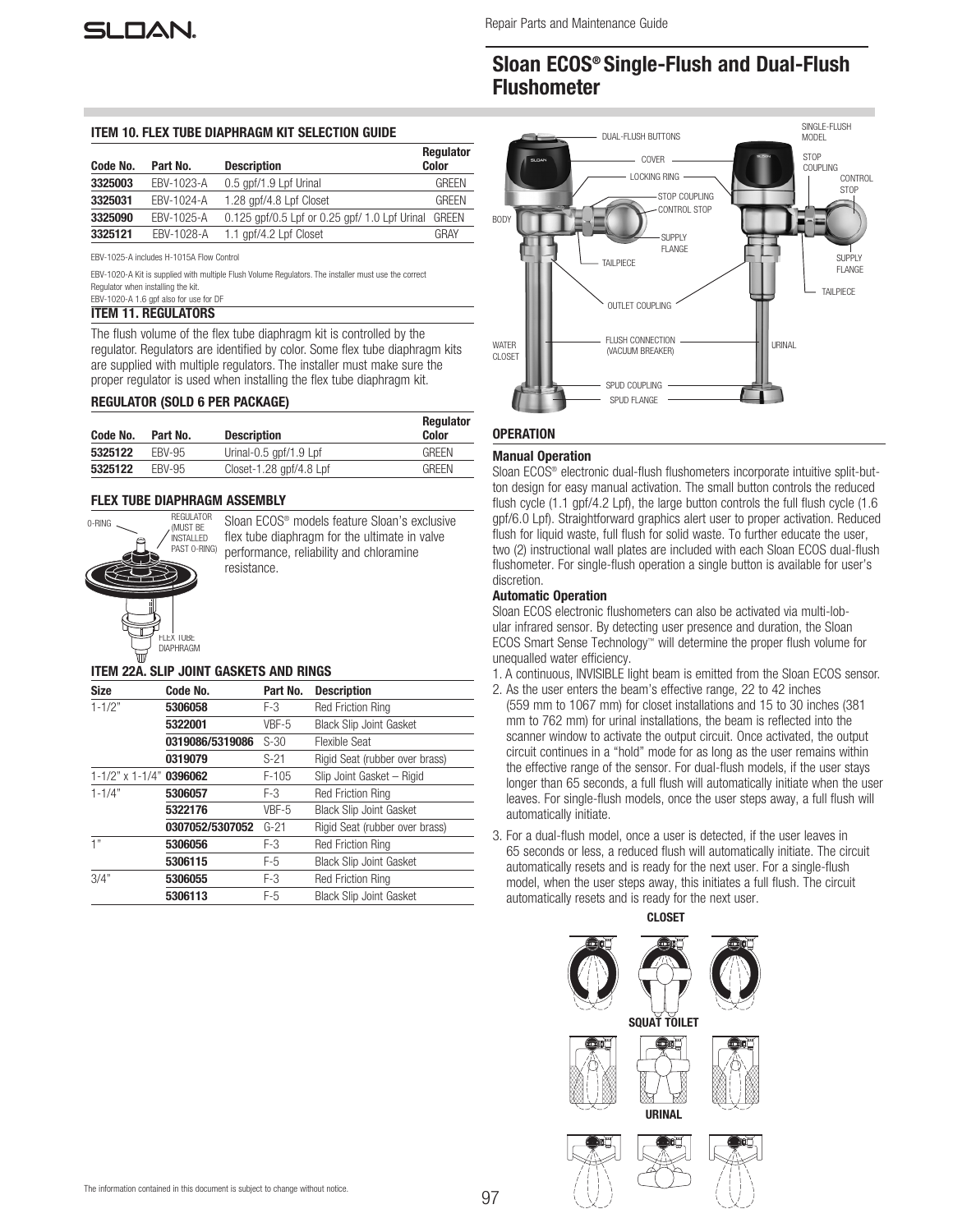# SI NAN.

## Sloan ECOS® Single-Flush and Dual-Flush **Flushometer**

## BATTERY REPLACEMENT

When required, replace batteries with four (4) Alkaline AA-Size Batteries.

## Note: Water DOES NOT have to be turned off to replace batteries.

Loosen the two (2) screws on top of unit. Remove the complete cover assembly. Lift the sensor module from its plate. Unplug the electrical connector from battery compartment cover. Loosen the retaining screw on battery compartment cover and remove battery compartment cover. Install four (4) alkaline type AA batteries **exactly** as illustrated at right.

Install battery compartment cover and secure with retaining screw. Make certain that battery compartment cover is fully compressed against gasket to provide a seal; DO NOT overtighten. Plug the electrical connector into the battery compartment cover. Reinstall the sensor module onto the plate. Reinstall the complete cover assembly onto the plate. Tighten the two (2) screws on top of the unit.



COUNTERCLOCKWISE **CLOCKWISE** CLOCKWISE

Increases Range

Decreases Range

## RANGE ADJUSTMENT (ADJUST ONLY IF NECESSARY)

The Sloan ECOS® electronic flushometer has a factory set sensing range:

Water closet models  $-22$ " to 42" (559 mm to 1067 mm)

Urinal models – 15" to 30" (381 mm to 762 mm)

## The Factory setting should be satisfactory for most installations.

If the range is too short (i.e., not picking up users) or too long (i.e., picking up opposite wall or stall door) the range can be adjusted.

## Note: Water DOES NOT have to be turned off to adjust range.

Loosen the two screws on top of the unit. Remove the override button. Remove the rubber plug from top of electronic sensor module to uncover the potentiometer.

## RANGE ADJUSTMENT PROCEDURE

For the first ten (10) minutes of operation, a visible light flashes in the sensing window of the Sloan ECOS electronic flushometer when a user is detected. This visible light feature can be reactivated after ten (10) minutes by opening and closing the battery compartment door.

Check the range by stepping toward the unit until the light flashes, indicating the sensor's maximum detection limit. Adjust the range potentiometer screw located on top of the sensor module a few degrees CLOCKWISE to increase the range or a few degrees COUNTERCLOCKWISE to decrease the range. Repeat this adjustment until the desired range is achieved.

## Always determine the sensing range with metal cover and lens window on top of the unit.

#### IMPORTANT: Adjust in small increments only! Range potentiometer adjustment screw rotates only 3/4 of a turn; DO NOT over-rotate.

When range adjustment is satisfactory, replace the rubber plug. Reinstall override button and tighten the two screws on top of the unit.

## RECOMMENDED WALL PLATE LOCATIONS – FOR DUAL-FLUSH FLUSHOMETERS